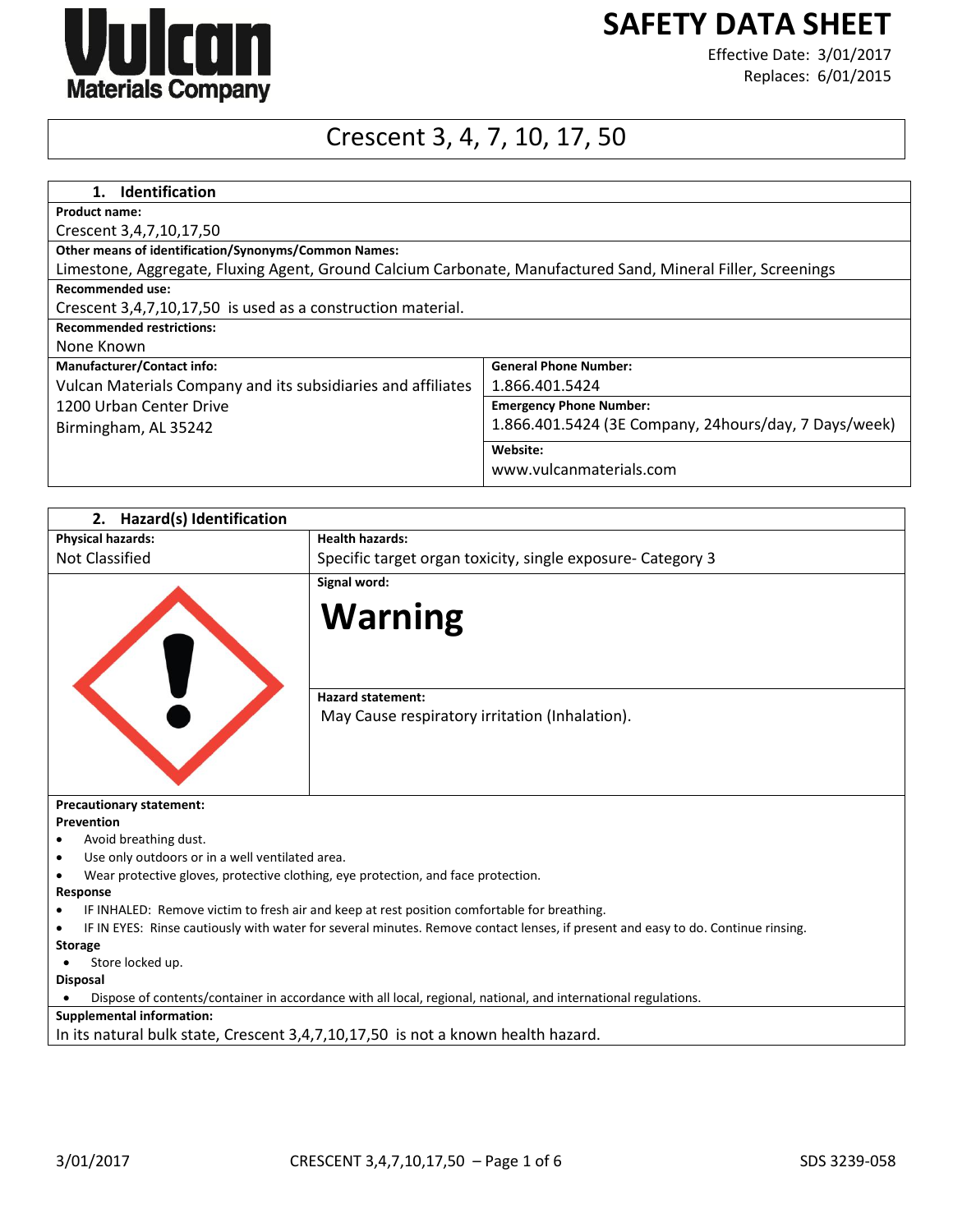| 3. Composition/information on ingredients  |                   |      |
|--------------------------------------------|-------------------|------|
| <b>Chemical name</b>                       | <b>CAS number</b> | %    |
| Limestone*-predominantly calcium carbonate | 1317-65-3         | 100  |
| *Essentially crystalline silica free       | 14808-60-7        | <0.1 |

#### **4. First-aid measures**

**Inhalation:**

Remove to fresh air. Dust in throat and nasal passages should clear spontaneously. Contact a physician if irritation persists or if breathing is difficult.

**Eyes:**

Immediately flush eye(s) with plenty of clean water for at least 15 minutes, while holding the eyelid(s) open. Occasionally lift the eyelid(s) to ensure thorough rinsing. Beyond flushing, do not attempt to remove material from eye(s). Contact a physician if irritation persists or later develops.

**Skin:**

Wash affected areas thoroughly with mild soap and fresh water. Contact a physician if irritation persists.

**Ingestion:**

If person is conscious do not induce vomiting. Give large quantity of water and get medical attention. Never attempt to make an unconscious person drink.

**Most important symptoms/effects, acute and delayed:**

Dust may irritate the eyes, skin, and respiratory tract.

**Indication of immediate medical attention and special treatment needed:**

**For emergencies contact 3E Company at 1.866.401.5424 (24 hours/day, 7 days/week).**

#### **5. Fire-fighting measures**

**Suitable extinguishing media:**

This product is not flammable. Use fire-extinguishing media appropriate for surrounding materials.

**Unsuitable extinguishing media:**

None known.

**Specific hazards arising from the chemical:**

Contact with powerful oxidizing agents may cause fire and/or explosions (see section 10 of SDS).

**Special protective equipment and precautions for firefighters:**

Use protective equipment appropriate for surrounding materials.

**Fire-fighting equipment/instructions:**

No unusual fire or explosion hazards noted. Not a combustible dust.

**Specific methods:**

The presence of this material in a fire does not hinder the use of any standard extinguishing medium. Use extinguishing medium for surrounding fire.

#### **6. Accidental release measures**

**Personal precautions, protective equipment and emergency procedures:**

Persons involved in cleanup processes should first observe precautions (as appropriate) identified in Section 8 of this SDS. **For emergencies, contact 3E Company at 1-866-401-5424 (24 hours/day, 7 days/week)**.

**Environmental precautions:**

Prevent from entering into sewers or drainage systems where it can harden and clog flow.

**Methods and materials for containment and cleaning up:**

Spilled material, where dust is generated, may overexpose cleanup personnel to respirable crystalline silica-containing dust. Do not dry sweep or use compressed air for clean-up. Wetting of spilled material and/or use of respiratory protective equipment may be necessary.

#### **7. Handling and storage**

#### **Precautions for safe handling:**

Dust may be generated during processing, handling, and storage. Use personal protection and controls identified in Section 8 of this SDS as appropriate.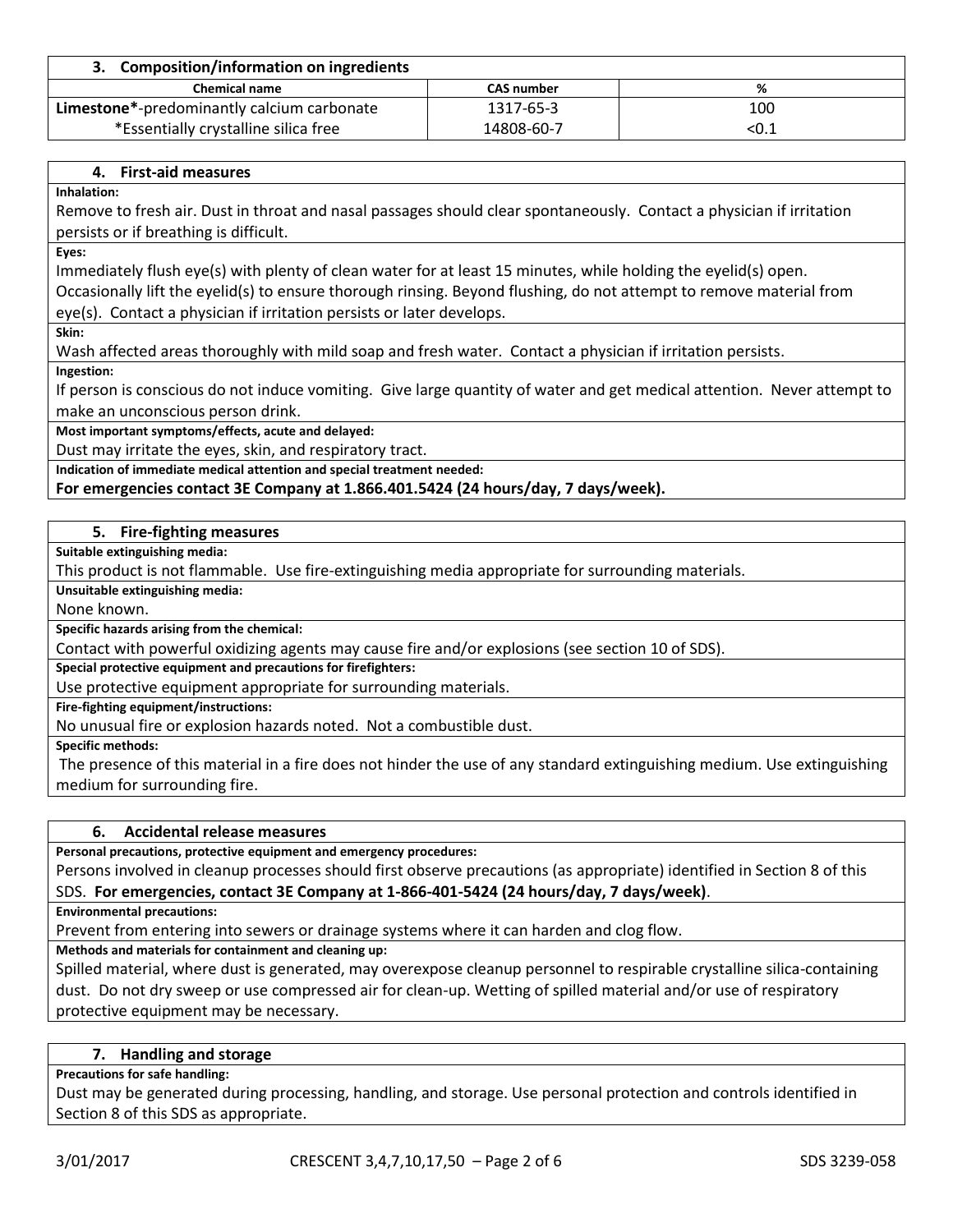#### **Conditions for safe storage, including any incompatibilities:**

Do not store near food, beverages, or smoking materials.

### **8. Exposure controls/personal protection**

#### **Legend:**

NE = Not Established; PEL = Permissible Exposure Limit; TLV = Threshold Limit Value; REL = Recommended Exposure Limit; OSHA = Occupational Safety and Health Administration; MSHA = Mine Safety and Health Administration; NIOSH = National Institute for Occupational Safety and Health; ACGIH = American Conference of Governmental Industrial Hygienists

|                                       | <b>OSHA/MSHA</b>                                                               | <b>ACGIH</b>                                                                  | <b>NIOSH</b>                                                                   |  |
|---------------------------------------|--------------------------------------------------------------------------------|-------------------------------------------------------------------------------|--------------------------------------------------------------------------------|--|
| Component                             | <b>PEL</b>                                                                     | TLV                                                                           | <b>REL</b>                                                                     |  |
| Limestone (Calcium carbonate)         | 15 mg/m <sup>3</sup> (total dust)<br>5 mg/m <sup>3</sup> (respirable fraction) | 10 mg/m <sup>3</sup> (total dust as calcium<br>carbonate)                     | 15 mg/m <sup>3</sup> (total dust)<br>5 mg/m <sup>3</sup> (respirable fraction) |  |
| Particulates not otherwise classified | 15 mg/m <sup>3</sup> (total dust)<br>5 mg/m <sup>3</sup> (respirable fraction) | 10 mg/m <sup>3</sup> (total dust)<br>$3 \text{ mg/m}^3$ (respirable fraction) | <b>NE</b>                                                                      |  |

#### **Exposure Guidelines:**

Respirable dust levels should be monitored regularly to determine worker exposure levels. Exposure levels in excess of allowable exposure limits should be reduced by all feasible engineering controls, including (but not limited to) wet suppression, ventilation, process enclosure, and enclosed employee workstations.

#### **Engineering Controls:**

Activities that generate dust require the use of general ventilation, local exhaust and/or wet suppression methods to maintain exposures below allowable exposure limits.

#### **Eye Protection:**

Safety glasses with side shields should be worn as minimum protection. Dust goggles should be worn when excessively (visible) dusty conditions are present or are anticipated.

#### **Skin Protection (Protective Gloves/Clothing):**

Use gloves to provide hand protection from abrasion. In dusty conditions, use long sleeve shirts. Wash work clothes after each use.

#### **Respiratory Protection:**

All respirators must be NIOSH-approved for the exposure levels present. (See NIOSH Respirator Selection Guide). The need for respiratory protection should be evaluated by a qualified safety and health professional. Activities that generate dust require the use of an appropriate dust respirator where dust levels exceed or are likely to exceed allowable exposure limits. Respirator use must comply with applicable MSHA (42 CFR 84) or OSHA (29 CFR 1910.134 ) standards, which include provisions for a user training program, respirator inspection, repair and cleaning, respirator Fit-testing, medical surveillance and other requirements.

#### **9. Physical and chemical properties**

**Appearance:**

Angular white and tan particles ranging in size from powder to boulders.

| Odor:                                   | PH:                                      | <b>Decomposition temperature:</b>             |  |
|-----------------------------------------|------------------------------------------|-----------------------------------------------|--|
| No odor.                                | Not applicable                           | Not applicable                                |  |
| Melting point/freezing point:           | Initial boiling point and boiling range: | Flash point:                                  |  |
| Not applicable                          | Not applicable                           | Non-combustible                               |  |
| <b>Evaporation rate:</b>                | Flammability:                            | Upper/lower flammability or explosive limits: |  |
| Not applicable                          | Not applicable                           | Not applicable                                |  |
| Vapor pressure:                         | <b>Relative density:</b>                 | Solubility:                                   |  |
| Not applicable                          | Not applicable                           | Negligible                                    |  |
| Partition coefficient: n-octanol/water. | <b>Autoignition temperature:</b>         | Specific Gravity ( $H_2O = 1$ ):              |  |
| Not applicable                          | Not applicable                           | 2.5                                           |  |
|                                         |                                          |                                               |  |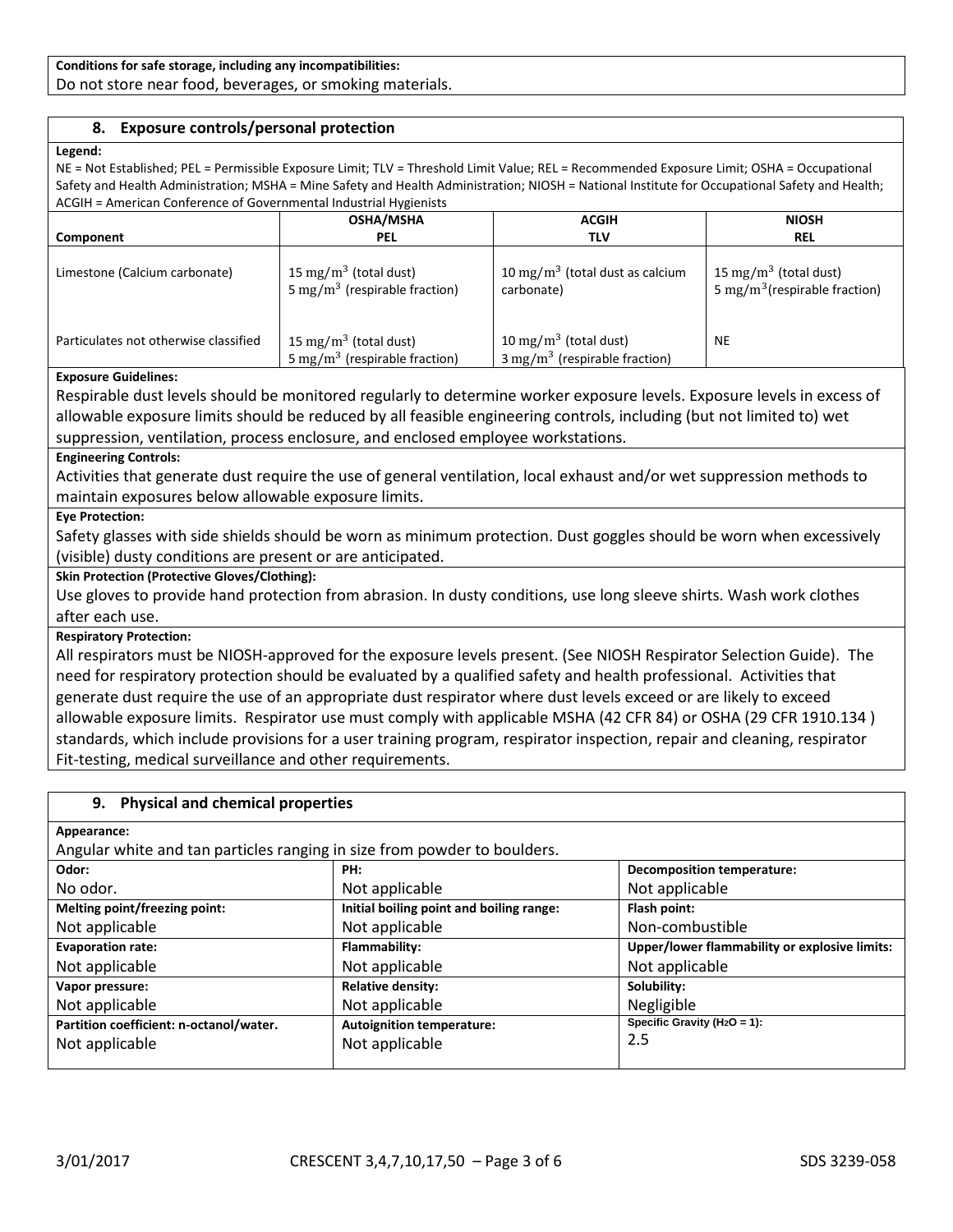#### **10. Stability and reactivity**

**Reactivity:**

Not reactive under normal use.

**Chemical stability:**

Stable under normal temperatures and pressures.

**Possibility of hazardous reactions:**

None under normal use.

**Conditions to avoid (e.g., static discharge, shock or vibration):**

Contact with incompatible materials should be avoided (see below). See Sections 5 and 7 for additional information.

**Incompatible materials:**

Incompatible with acids.

**Hazardous decomposition products:**

None.

#### **11. Toxicological information**

**Primary Routes of Exposure:**

Inhalation and contact with the eyes and skin.

**Symptoms related to the physical, chemical, toxicological characteristics**

**Inhalation:**

Dusts may irritate the nose, throat and respiratory tract by mechanical abrasion. Coughing sneezing and shortness of breath may occur.

Symptoms of bronchitis may include (but are not limited to) shortness of breath, greater than normal amounts of mucous in airways; coughing.

**Eye Contact:**

Dust particles can scratch the eye causing tearing, redness, a stinging or burning feeling, or swelling of the eyes with blurred vision.

**Skin Contact:**

Dust particles can scratch and irritate the skin with redness, an itching or burning feeling, swelling of the skin, and/or rash.

**Ingestion:**

Expected to be practically non-toxic. Ingestion of large amounts may cause gastrointestinal irritation including nausea, vomiting, diarrhea, and blockage.

**Medical Conditions Aggravated by Exposure:**

Irritated or broken skin increases chance of contact dermatitis. Pre-existing medical conditions that may be aggravated by exposure include disorders of the eye, skin and lung (including asthma and other breathing disorders). Smoking tobacco will impair the ability of the lungs to clear themselves of dust.

**Delayed and immediate effects and also chronic effects from short- and long-term exposure:**

Prolonged or repeated breathing of respirable dust may cause chronic bronchitis.

**Carcinogenicity:**

Crescent 3,4,7,10,50 is not listed as a carcinogen by IARC, NTP or OSHA.

**Additional information on toxicological-effects:**

**Acute toxicity:** Not classified

No specific data on product. Limestone (calcium carbonate CAS# 471-34-1) has oral LD50 (rats) = 6450 mg/kg.)

**Skin corrosion/irritation:** Not classified

**Serious eye damage/eye irritation:** Not classified

**Respiratory sensitization:** Not classified.

**Skin sensitization:** Not classified.

**Germ cell Mutagenicity:** Not classified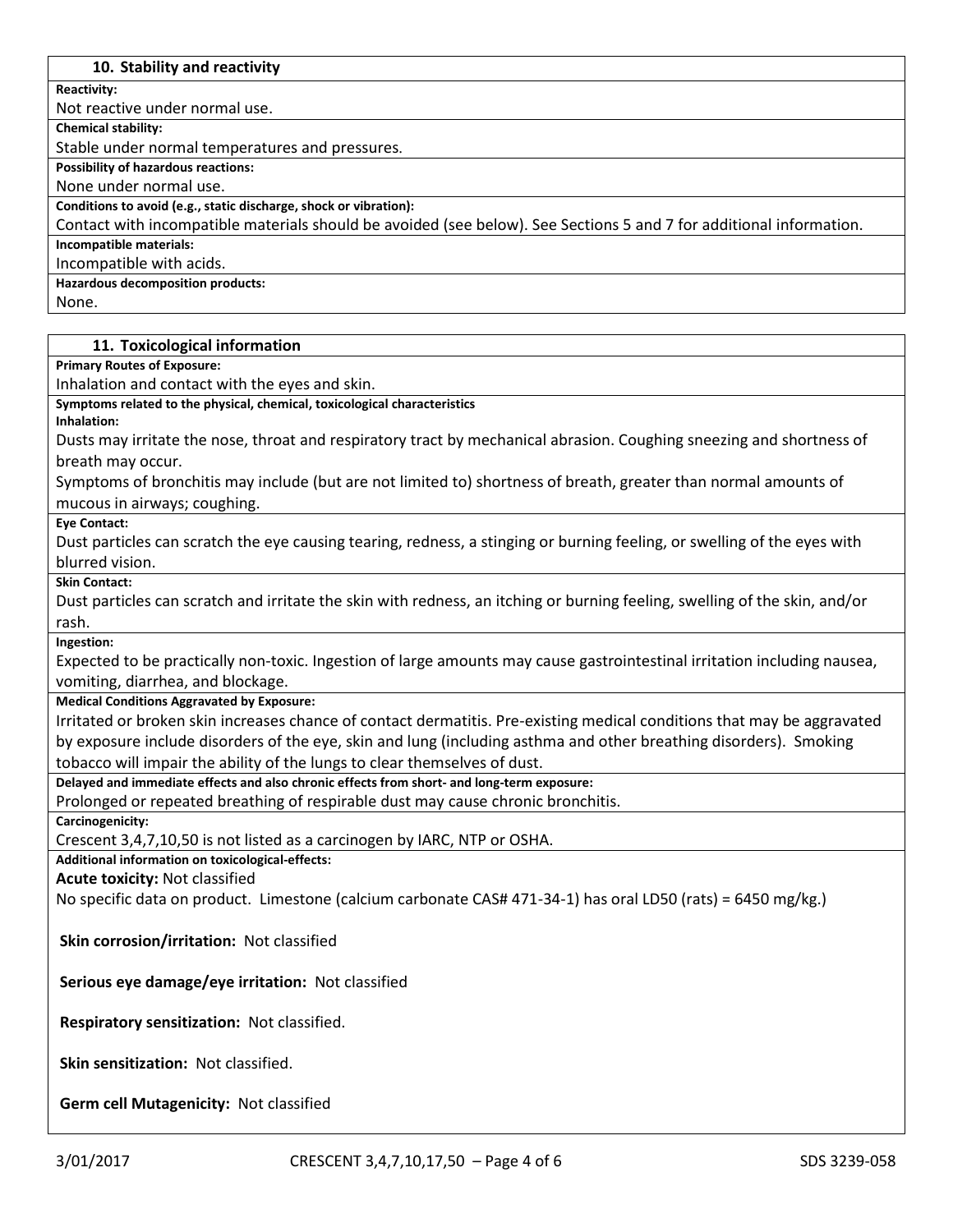**Carcinogenicity:** Not classified

**Reproductive toxicity:** Not classified

**Specific target organ toxicity - single exposure:** May Cause respiratory irritation (Inhalation).

**Specific target organ- toxicity – repeated exposure:** Not classified

**Aspiration toxicity:** Not classified (not applicable- solid material)

| 12. Ecological information                              |
|---------------------------------------------------------|
| Ecotoxicity (aquatic and terrestrial, where available): |
| Not determined                                          |
| Persistence and degradability:                          |
| Not determined                                          |
| Bioaccumulative potential.                              |
| Not determined                                          |
| Mobility in soil.                                       |
| Not determined                                          |
| Other adverse effects.                                  |
| Not determined                                          |

#### **13. Disposal considerations**

**Safe handling and disposal of waste:**

Place contaminated materials in appropriate containers and dispose of in a manner consistent with applicable federal, state, and local regulations. Prevent from entering drainage, sewer systems, and unintended bodies of water. It is the responsibility of the user to determine, at the time of disposal, whether product meets criteria for hazardous waste. Product uses, transformations, mixture and processes, may render the resulting material hazardous.

| 14. Transport information       |
|---------------------------------|
| <b>UN Number:</b>               |
| Not regulated.                  |
| <b>UN Proper shipping name:</b> |
| Not regulated.                  |
| <b>Transport Hazard class:</b>  |
| Not applicable.                 |
| Packing group, if applicable:   |
| Not applicable.                 |
| Marine pollutant (Yes/No):      |
| Not applicable.                 |

#### **15. Regulatory information**

**Toxic Substances Control Act (TSCA):**

The components in this product are listed on the TSCA Inventory or are exempt.

**Comprehensive Environmental Response, Compensation and Liability Act (CERCLA):**

Releases of this material to air, land, or water are not reportable to the National Response Center under the Comprehensive Environmental Response, Compensation, and Liability Act (CERCLA) or to state and local emergency planning committees under the Superfund Amendments and Reauthorization Act.

**Superfund Amendments and Reauthorization Act of 1986 (SARA), Title III:**

Section 302 extremely hazardous substances: None

Section 311/312 hazard categories: Delayed Health

Section 313 reportable ingredients at or above de minimus concentrations: None

**California Proposition 65:**

This product contains a chemical (crystalline silica) known to the State of California to cause cancer.